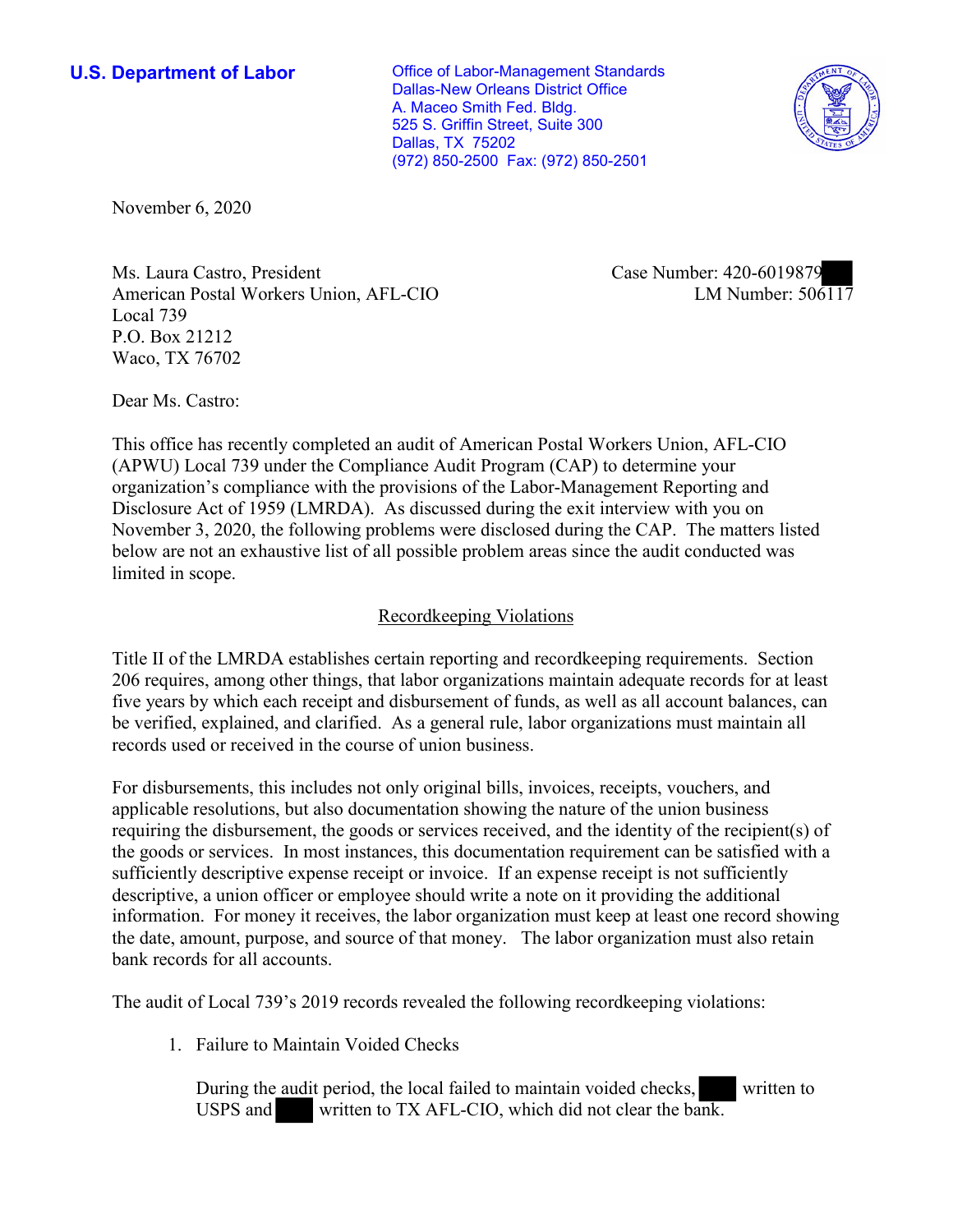Ms. Laura Castro November 6, 2020 Page 2 of 3

2. Failure to Record Meeting Minutes

During the audit, Ms. Castro advised OLMS that the executive board held informal meetings prior to membership meetings. Minutes of all membership or executive board meetings must be taken and report any disbursement authorizations made at those meetings.

Based on your assurance that Local 739 will retain adequate documentation in the future, OLMS will take no further enforcement action at this time regarding the above violations.

## Reporting Violation

The audit disclosed a violation of LMRDA Section 201(b), which requires labor organizations to file annual financial reports accurately disclosing their financial condition and operations. The Labor Organization Annual Report (Form LM-3) filed by Local 739 for the fiscal year ended April 30, 2019, was deficient in that or deficient in the following area:

### Disbursements to Officers

Local 739 did not include two reimbursements to the former treasurer totaling at least \$399.19 in the amounts reported in Item 24 (All Officers and Disbursements to Officers). Reimbursements paid to current President and former Treasurer Laura Castro for office supplies on a grievance in the amount of \$297.65 and postage in the amount of \$101.54 must be included in Column E (Allowances and Other Disbursements).

The union must report most direct disbursements to Local 739 officers and some indirect disbursements made on behalf of its officers in Item 24. A "direct disbursement" to an officer is a payment made to an officer in the form of cash, property, goods, services, or other things of value. See the instructions for Item 24 for a discussion of certain direct disbursements to officers that do not have to be reported in Item 24. An "indirect disbursement" to an officer is a payment to another party (including a credit card company) for cash, property, goods, services, or other things of value received by or on behalf of an officer. However, indirect disbursements for temporary lodging (such as a union check issued to a hotel) or for transportation by a public carrier (such as an airline) for an officer traveling on union business should be reported in Item 48 (Office and Administrative Expense).

Local 739 has electronically filed an amended LM-3 for the fiscal year ended April 30, 2019 correcting the deficient items discussed above.

#### Other Issue

Local 739 has a Mastercard credit card with the name of the prior president. It is recommended the local have the credit card account and card updated to properly